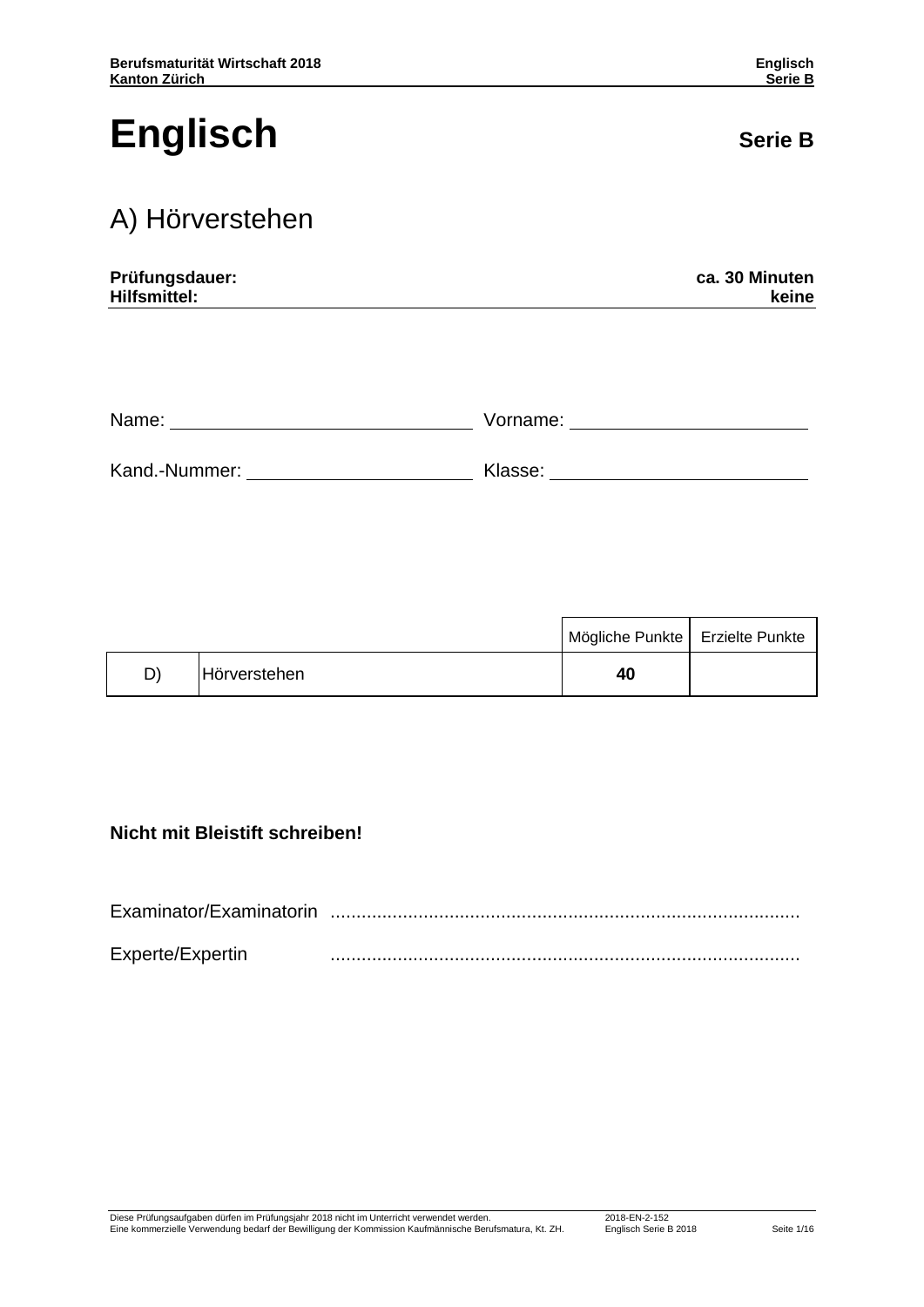### **LISTENING COMPREHENSION**

**TASK 1 10 POINTS**

### **MODERN LIFESTYLES**

*In the first part of the test you will hear an introduction to a radio phone-in programme about modern lifestyles.*

*As you listen, fill in the gaps 1-10 in the notes below. In some gaps more than one word is necessary for a complete answer.*

| Neal Mark broke several records as a(n) (1) ________________________.                        |
|----------------------------------------------------------------------------------------------|
| He manages a number of (2) _________________________.                                        |
| Neal believes that eating healthily and doing sports helps to (3) _____________________      |
| work, family and social life.                                                                |
|                                                                                              |
| 'Total Living' was helpful during his (5) _________________________________ as an athlete.   |
| His most recent book shows that you should do (6) ______________________________ even if you |
| have a very busy life.                                                                       |
| Life should be seen as a whole, rather than in isolated (7) ______________________.          |
| There are some (8) __________________________ health trends that Neal doesn't agree with.    |
| Neal thinks it is a good idea to go out in the (9) _______________________.                  |
| He also argues that it is a bad idea to go on (10) _________________________.                |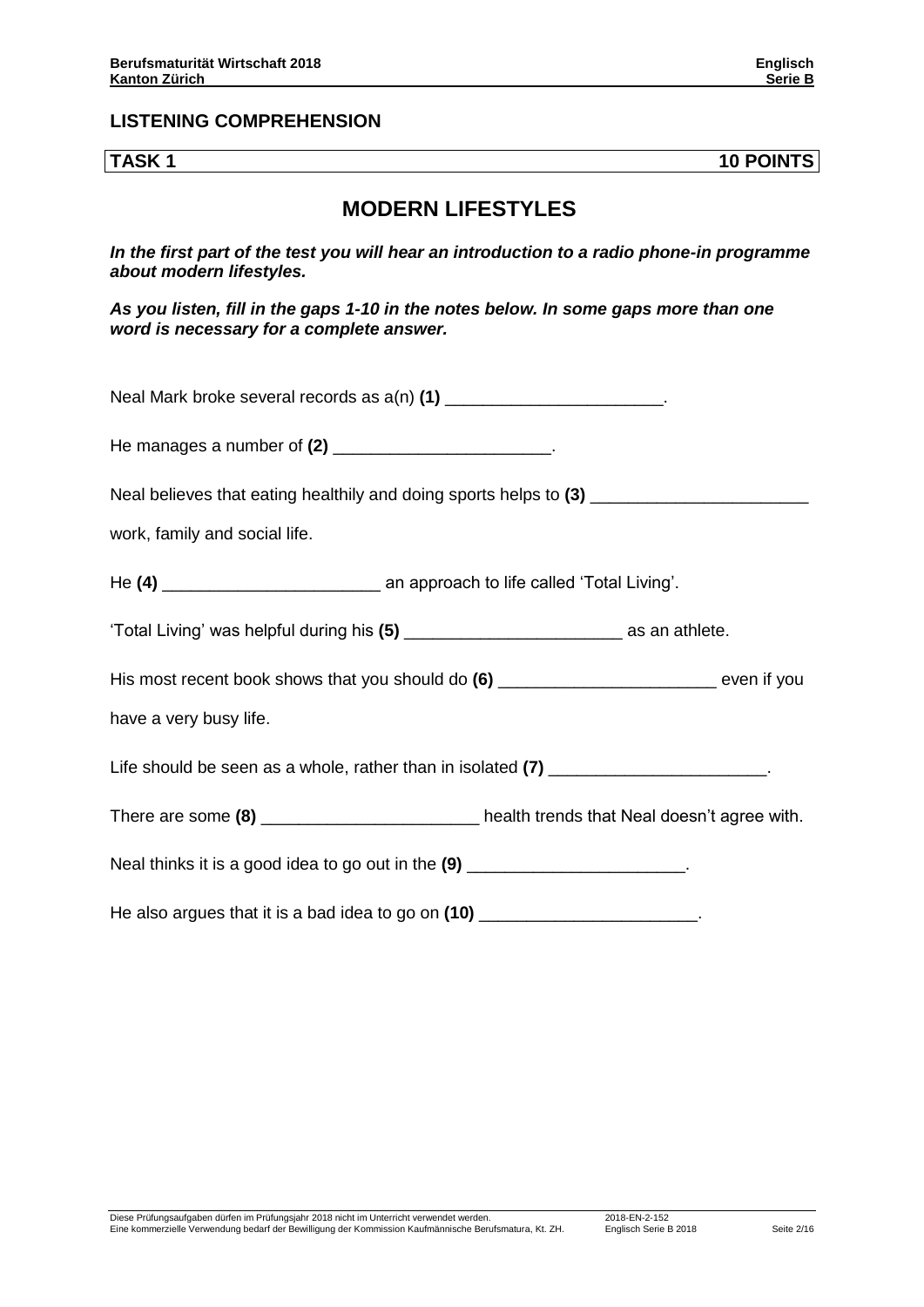### **TASK 2 16 POINTS**

### *ARCHITECT ON BARBADOS*

**In the second part of the test you will hear an interview with an architect on Barbados.**

**For questions 1-8, mark the best answer, A, B, or C.** 

| 1. | <b>Why did Craig move to Barbados?</b>                                           |  |
|----|----------------------------------------------------------------------------------|--|
| A  | It had been his dream to be self-employed.                                       |  |
| В  | He was hired by another architect.                                               |  |
| C  | He wanted to design luxury apartments and hotels.                                |  |
|    |                                                                                  |  |
| 2. | What do we learn about Craig's work routine?                                     |  |
| A  | He inspects the progress of his building sites in person.                        |  |
| В  | He spends most of his time driving to building sites.                            |  |
| С  | He always answers emails at night because of his international clients.          |  |
|    |                                                                                  |  |
| 3. | How does Craig feel about his team?                                              |  |
| A  | He would like to hire more consultants from other countries.                     |  |
| В  | A team only works well if they have worked together for a longer period of time. |  |
| С  | He couldn't take on so many projects without his employees.                      |  |
|    |                                                                                  |  |
| 4. | Craig designs on paper because                                                   |  |
| A  | it helps him to carry on working until late at night.                            |  |
| в  | it's what he's used to.                                                          |  |
| С  | it's better than using the computer.                                             |  |
|    |                                                                                  |  |
| 5. | If a client changes his mind,                                                    |  |
| А  | the architects have to react immediately.                                        |  |
| в  | the completion date needs to be adapted.                                         |  |
| C  | Craig often has nightmares.                                                      |  |
|    |                                                                                  |  |

Diese Prüfungsaufgaben dürfen im Prüfungsjahr 2018 nicht im Unterricht verwendet werden. 2018-EN-2-152 Eine kommerzielle Verwendung bedarf der Bewilligung der Kommission Kaufmännische Berufsmatura, Kt. ZH. Englisch Serie B 2018 Seite 3/16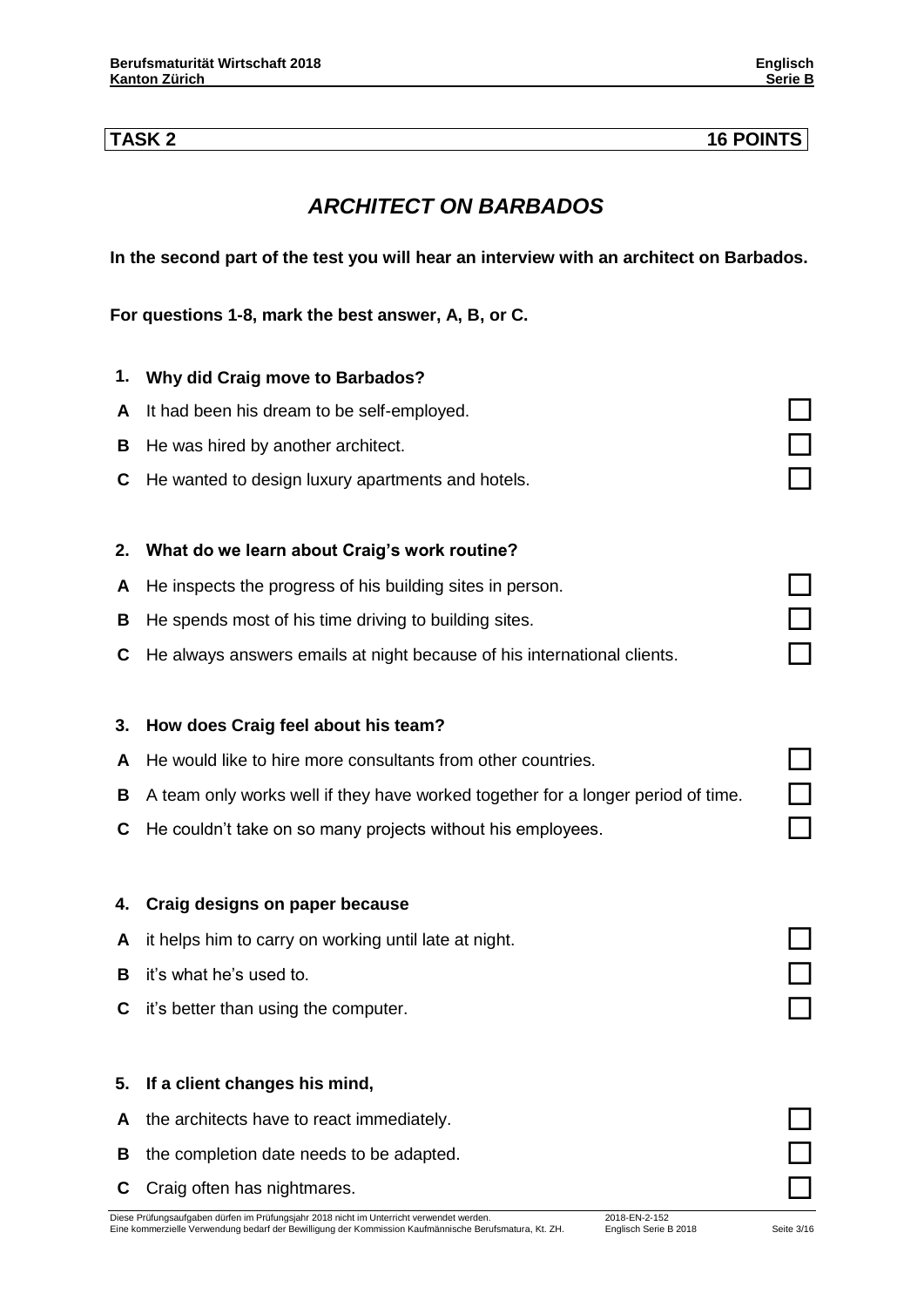| 6. | How does Craig feel about lunch?             |                  |
|----|----------------------------------------------|------------------|
| A  | He often forgets to have lunch.              |                  |
| B  | People should slow down to enjoy nice meals. |                  |
| С  | It's not as important as it used to be.      |                  |
|    |                                              |                  |
| 7. | In the evening, Craig stays in the office    |                  |
| A  | in order to work on his own designs.         |                  |
| В  | because he likes to make tea in the office.  |                  |
| С  | until all the staff have left.               |                  |
|    |                                              |                  |
| 8. | Why does Craig like cooking?                 |                  |
| A  | It's the only way for him to relax.          |                  |
| B  | It's the best way to end a long day.         |                  |
| C  | It distracts him from work.                  |                  |
|    | <b>TASK3</b>                                 | <b>14 POINTS</b> |

### *VIDEO AND TELECONFERENCES*

**In the third part of the test you will hear an interview with a communication consultant who talks about video and teleconferences.**

For questions 1-5, decide whether the statements are true or false. **Correct the false ones,**  *using up to five key words***.** 

|              |                                                                                 | T/F | <b>Correction</b> |
|--------------|---------------------------------------------------------------------------------|-----|-------------------|
|              | Carolyn participates in video conferences<br>nearly every day.                  |     |                   |
| $\mathbf{2}$ | It is easier to involve people in video<br>conferences.                         |     |                   |
| 3            | People are less motivated if a general goal is<br>set at the start.             |     |                   |
| 4            | The discussion should frequently be<br>summarized in simple language.           |     |                   |
| 5            | Misunderstandings can be resolved if<br>participants use their native language. |     |                   |

Diese Prüfungsaufgaben dürfen im Prüfungsjahr 2018 nicht im Unterricht verwendet werden. 2018-EN-2-152 Eine kommerzielle Verwendung bedarf der Bewilligung der Kommission Kaufmännische Berufsmatura, Kt. ZH. Englisch Serie B 2018 Seite 4/16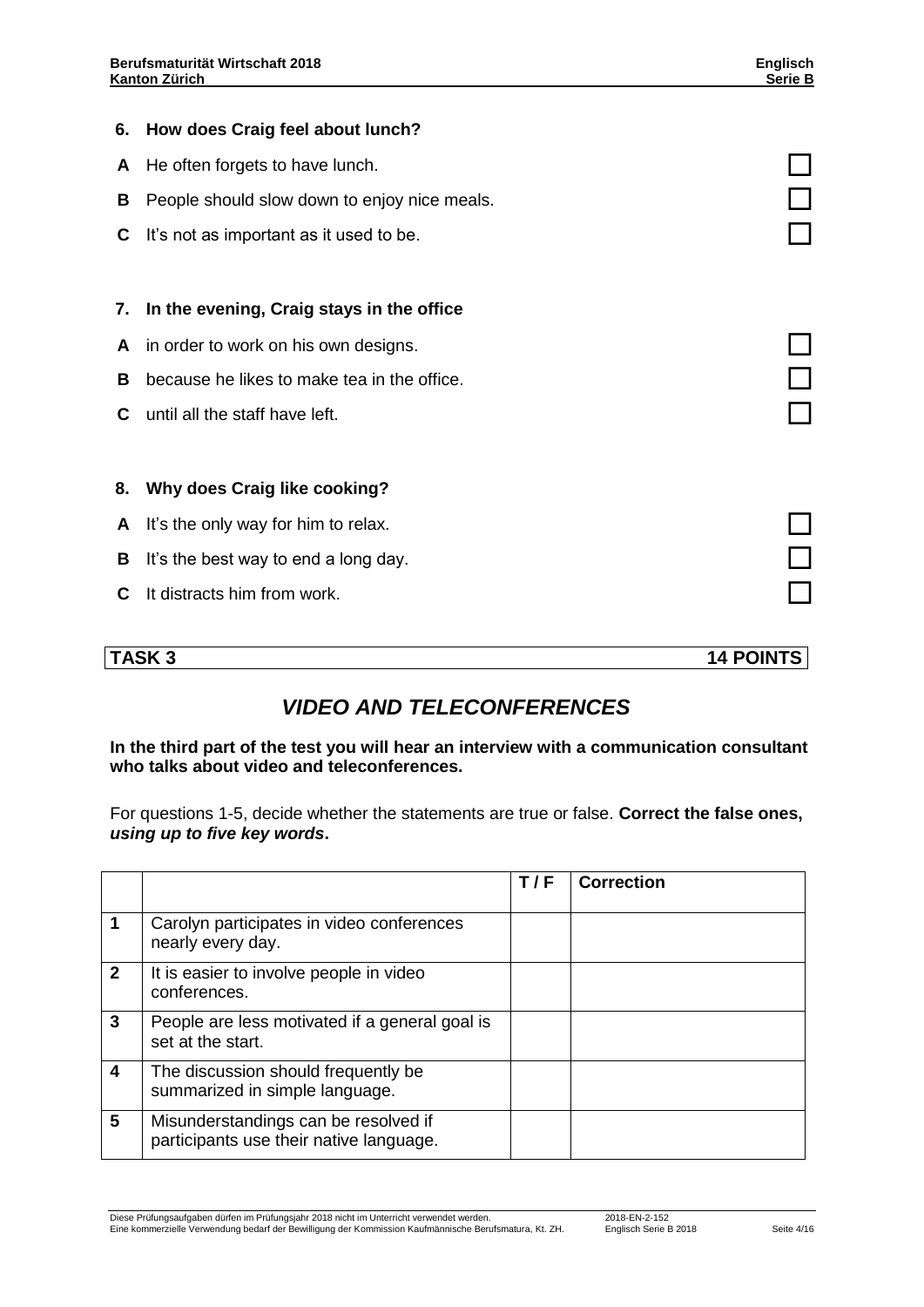# **Englisch** Serie B

## B) Leseverstehen

| Prüfungsdauer:      | <b>40 Minuten</b> |
|---------------------|-------------------|
| <b>Hilfsmittel:</b> | keine             |

| Name:                         | Vorname: |                                 |  |
|-------------------------------|----------|---------------------------------|--|
| Kand.-Nummer: _______________ | Klasse:  |                                 |  |
|                               |          |                                 |  |
|                               |          | Mögliche Punkte Frzielte Punkte |  |

|    |               | <b>Mognono</b> canto <b>LEGORO</b> canto |  |
|----|---------------|------------------------------------------|--|
| B) | Leseverstehen | or.<br>ას                                |  |

### **Nicht mit Bleistift schreiben!**

| Experte/Expertin |  |
|------------------|--|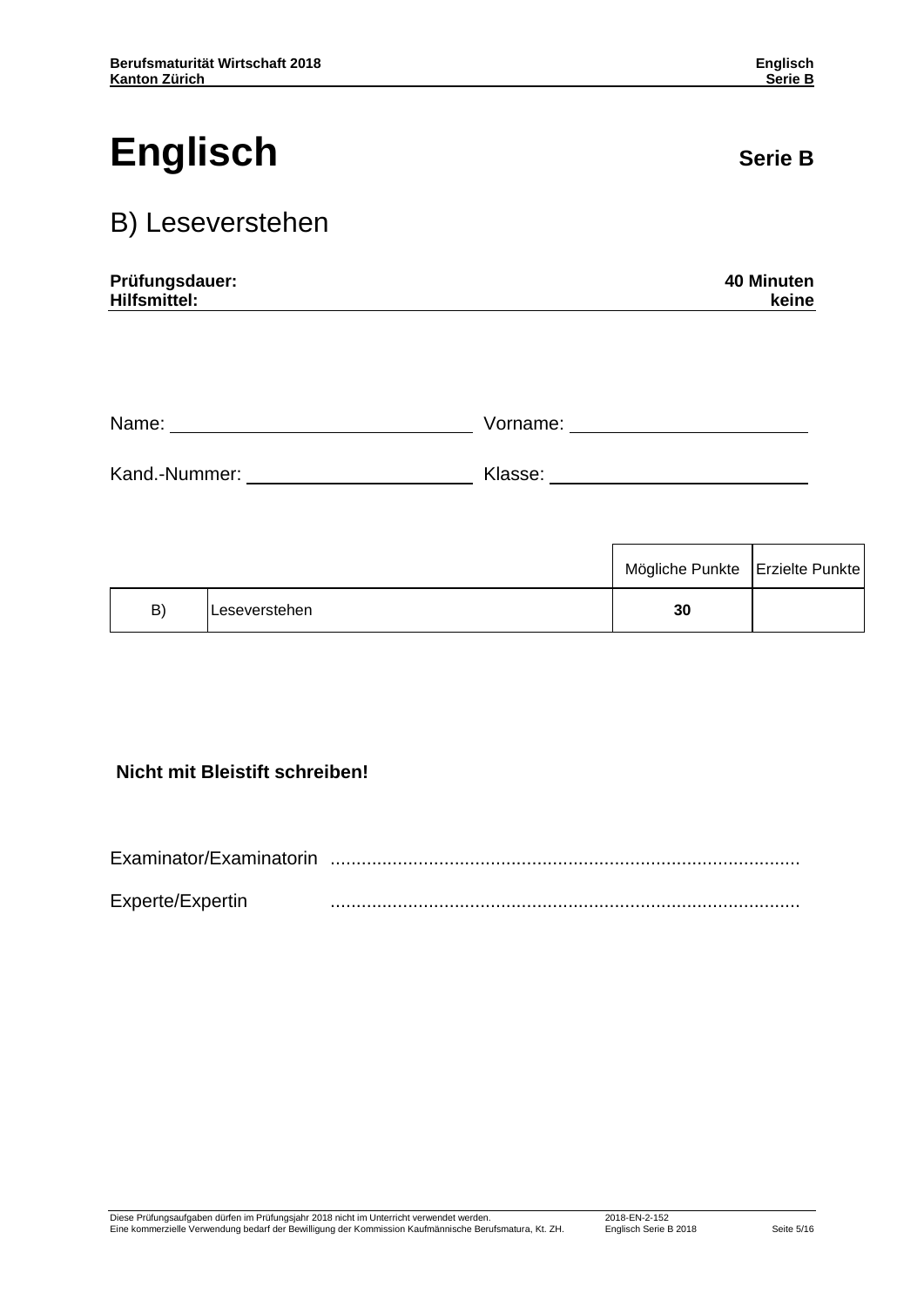### **TASK 1 14 POINTS**

*You are going to read about five women who set up a business in the countryside.*

#### **Which woman / women …**

| has contacts overseas?                               |              |             |  |
|------------------------------------------------------|--------------|-------------|--|
| are solo entrepreneurs?                              | $\mathbf{2}$ | $\ldots$ 3  |  |
| needs to be available outside office hours?          | 4            |             |  |
| has suffered setbacks in her business?               | 5            |             |  |
| have changed their roles in their company?           | 6            | . 7         |  |
| depends only on personal recommendation?             | 8            |             |  |
| needed money initially?                              | 9            | $\ldots$ 10 |  |
| produces work mostly for local people?               | 11           | alaran.     |  |
| has had to make an unpleasant decision?              | 12           |             |  |
| offers lower prices in order to compete more easily? | 13           | . 14        |  |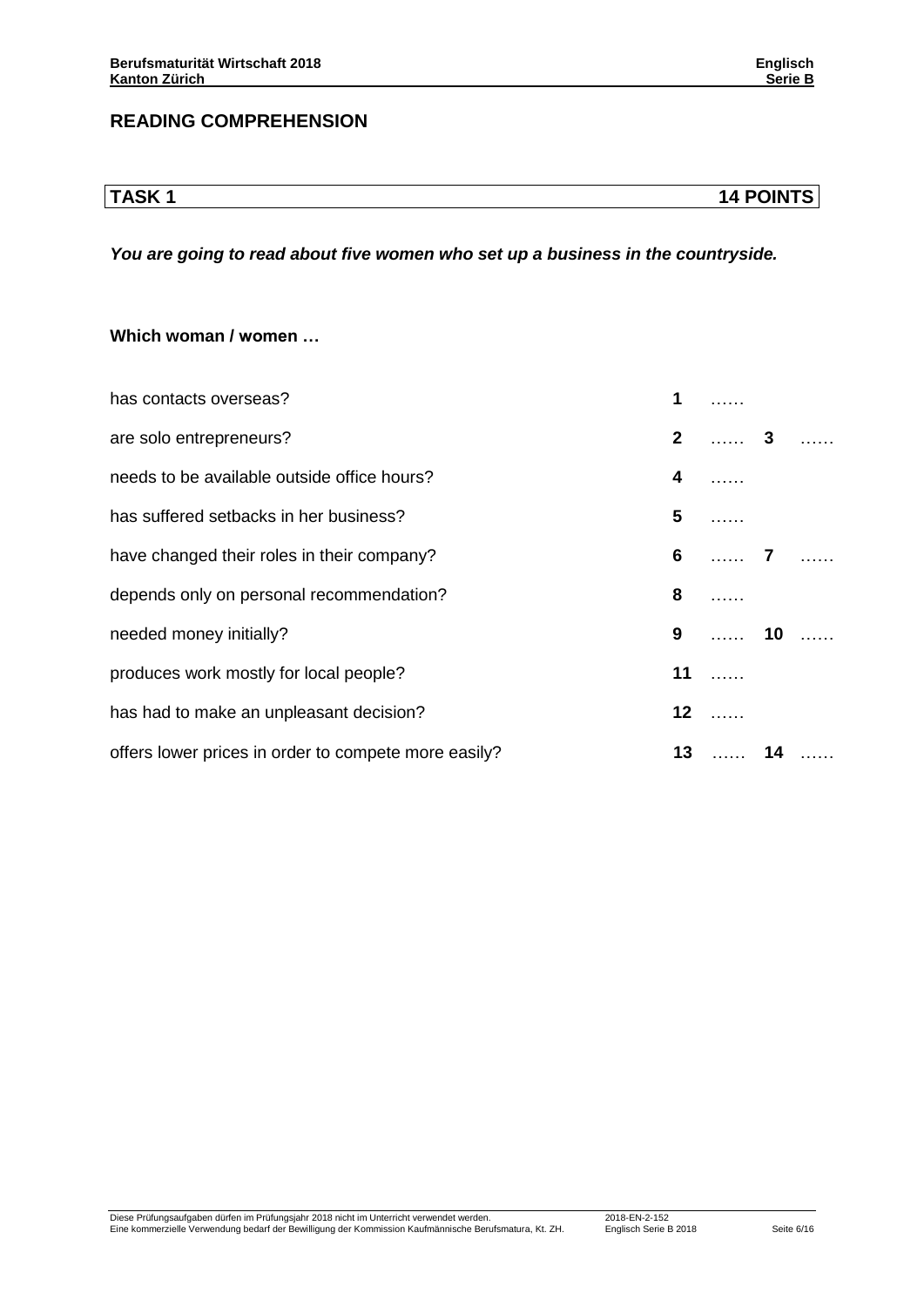### **Rural Businesses**

*Five women talk about their experiences setting up a business in the countryside.*

- **A** 'My customers are friends,' says **Mary Pearce**, who runs a computer company with a turnover of over £200,000 a year and six full-time employees. 'My husband and I moved out of Birmingham to the country when our children were small and I wanted work I could do at home. I had worked with computers before I was married, so my husband suggested I set up a computer company. It needed a huge amount of money and things were difficult at the beginning. But I have been very careful, making sure that I told the bank manager if I was likely to overspend. Being in the house is a big saving, and I can carry on working in the evening if I want. It has remained a small business. We hardly ever have to deliver work – people from the area tend to collect it from us.'
- **B** 'I enjoy being independent,' says **Christine Small**, who works from home as a designer of greeting cards. 'I trained in art at university, and wanted to work in a museum. But when I married, we went to live in the countryside, where there wasn't that sort of work. So I decided to set up my own business and I produce a range of 50 greeting cards which I sell to museums. I work in a big room upstairs. The disadvantage of working from home is that there is always something that needs doing – like mowing the lawn. My business comes completely by word of mouth – I don't advertise at all. People send work down from London as I am cheaper than other artists. Working alone, I don't get to exchange ideas with other people but generally there are more advantages than disadvantages.'
- **C** 'It has been hard at times,' says **Tanya Turner**, whose curtain-making business has seen good times and bad. 'I started my business eight years ago. Then this type of business was expanding, and in two years my turnover went from £25,000 to £75,000. I used to manage six full-time curtain-makers. But I had to sack them because of the decline in the economy, which was painful because it is not easy to find other jobs in the area. I am right back almost to where I started, making curtains at home myself, with my husband's help, and using women who work from their homes. I have to be prepared to cut my prices when it's necessary and to look at different opportunities.'
- **D Sandy Smith** runs the editorial and production side of her children's book publishing business from her farmhouse. 'I moved to the countryside three years ago for two reasons. The first was financial, because the city was so expensive, and the second was because I love the country. I enjoy being able to work when I want to. Eighty percent of my income comes from deals with Australia, so I have to take calls at odd hours. The disadvantage is that it requires discipline to shut the office door. I publish children's books from cultures around the world, working with authors and artists. All my professional experience had been in the city so I used to feel very alone at first.'
- **E Susan Finney** runs a cake shop with a turnover of £250,000 a year and employs four people, some part-time. 'I started ten years ago at home. I am very interested in health, so I started making fruit cakes, using good quality flour and eggs. Then I started getting requests from friends and relatives, and soon I was sending cakes all over the country. Seven years ago I rented a small building and everything is made there – we have a baker and assistant, and a professional cake-icer. I don't cook at all now, as I run the commercial side. My greatest problem has been the financial side of the business, which has been difficult simply because we didn't have a large amount of money to set it up with.'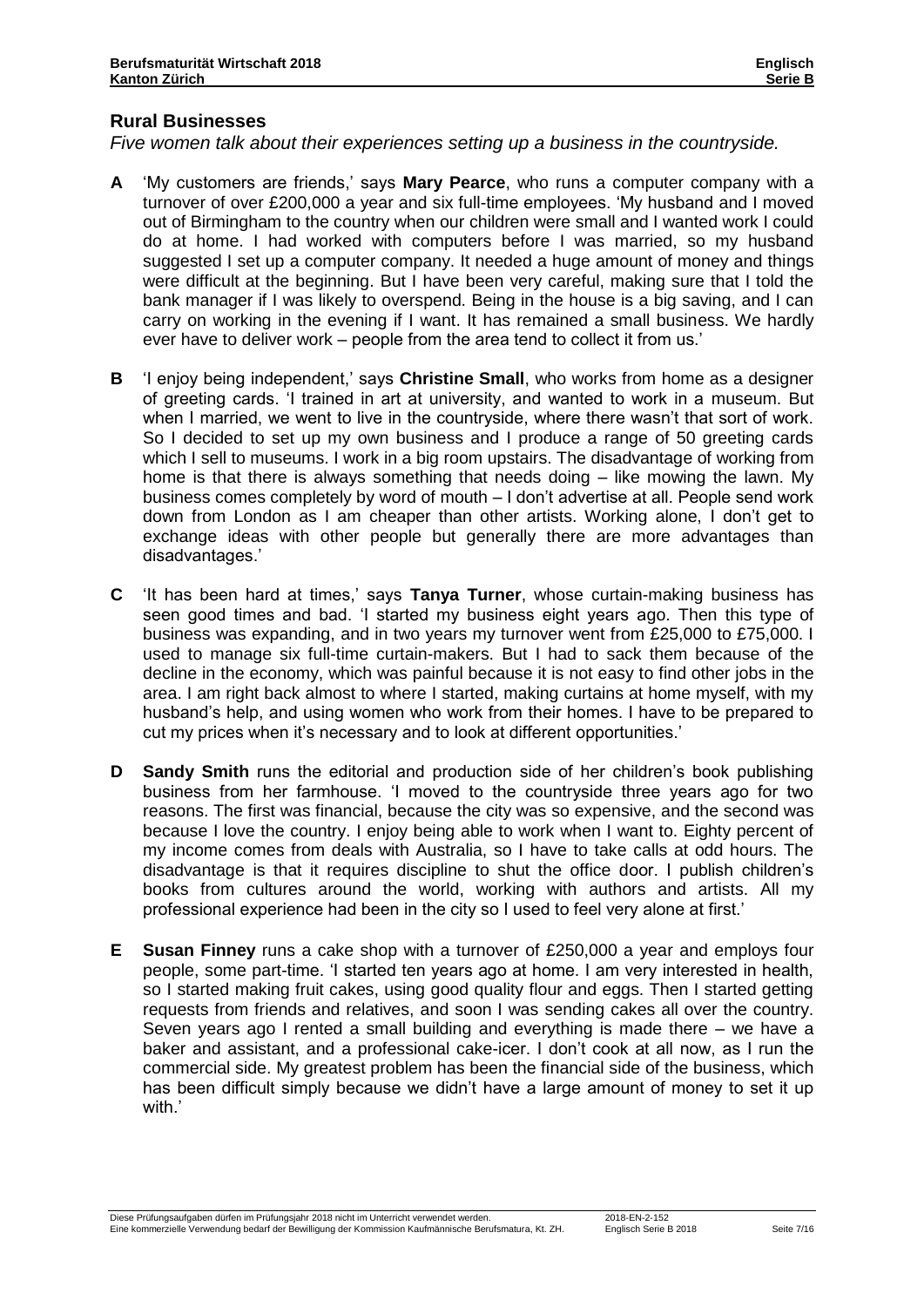### **TASK 2 16 POINTS**

### *You are going to read a short story called 'The Perfect Woman' by Jake Allsop. For questions 15-22 choose from the options A, B, or C the answer which you think expresses best what the text says.*

You know how it is when men get together. They talk about impossible dreams: 'If I won the lottery, I would …', If I had plenty of money, I would …' Well, I was just like all the other men who used to sit in the coffee house talking nonsense. But I never told anyone about my dream. I was afraid they would laugh if they knew. And then, believe it or not, one day I found 5 I was indeed rich. My aunt Camilla died and left everything to me. She had some valuable

- paintings. I sold them, and set off round the world in search of … the perfect woman. You see, I had always wanted to get married but I had never been able to find a woman that I really loved. I decided that it was better not to make do with second best, but to wait and hope that one day I would meet the woman of my dreams.
- 10

I first went to America. I must have visited every state, but I did not find what I was looking for. The women I met were either too thin or too fat, too quiet or too noisy, too fair or too dark. So I set off for Australia. I didn't stay there very long. Most of the women I met there were much too, well, self-confident. They made me feel uncomfortable. Then I went to

15 Thailand. The women there were lovely but much too shy, and anyway I prefer taller women. Finally I found myself back in my own country. I was sad. How was it possible to meet so many women and not find one that suited me?

Well, you can guess what happened. In my own country, I found the woman I was looking 20 for! *Funnily enough*, she lived near me, and I was amazed that I had not noticed her before. We met in the local supermarket. She dropped her purse. I picked it up and gave it to her. She smiled at me and said thank you, I knew at that moment that she was the woman for me. But I wanted to be very careful. I didn't want to say or do anything that might frighten her away. So I just made small talk as we walked back to the car park.

25

Back home, I planned my campaign to win her heart. After a few more meetings, I finally invited her to have dinner with me. She accepted.

- I am not a very good cook, but I believe if you lay the table properly, nobody will notice the 30 food. I went out and bought an expensive tablecloth and some silver knives and forks. I laid the table, put a huge bowl of flowers in the middle, then stood back and admired the result. As a *finishing touch*, I put two silver candlesticks on the table. A perfect table for a perfect woman.
- 35 Everything went well during dinner. She admired the flowers and the candlesticks. She complemented me on my cooking (she was just being kind, of course) and the conversation flowed easily. Finally, as we sat drinking coffee, I told her about my search.

'… so, when my aunt Camilla left me well off, I decided to set off round the world in search 40 of the perfect woman.'

'That is amazing!' she exclaimed. 'I've just come into a lot of money, too, and I have decided to set off round the world in search of the perfect man. I hope I find him.'

45 I tried to smile, but it wasn't easy.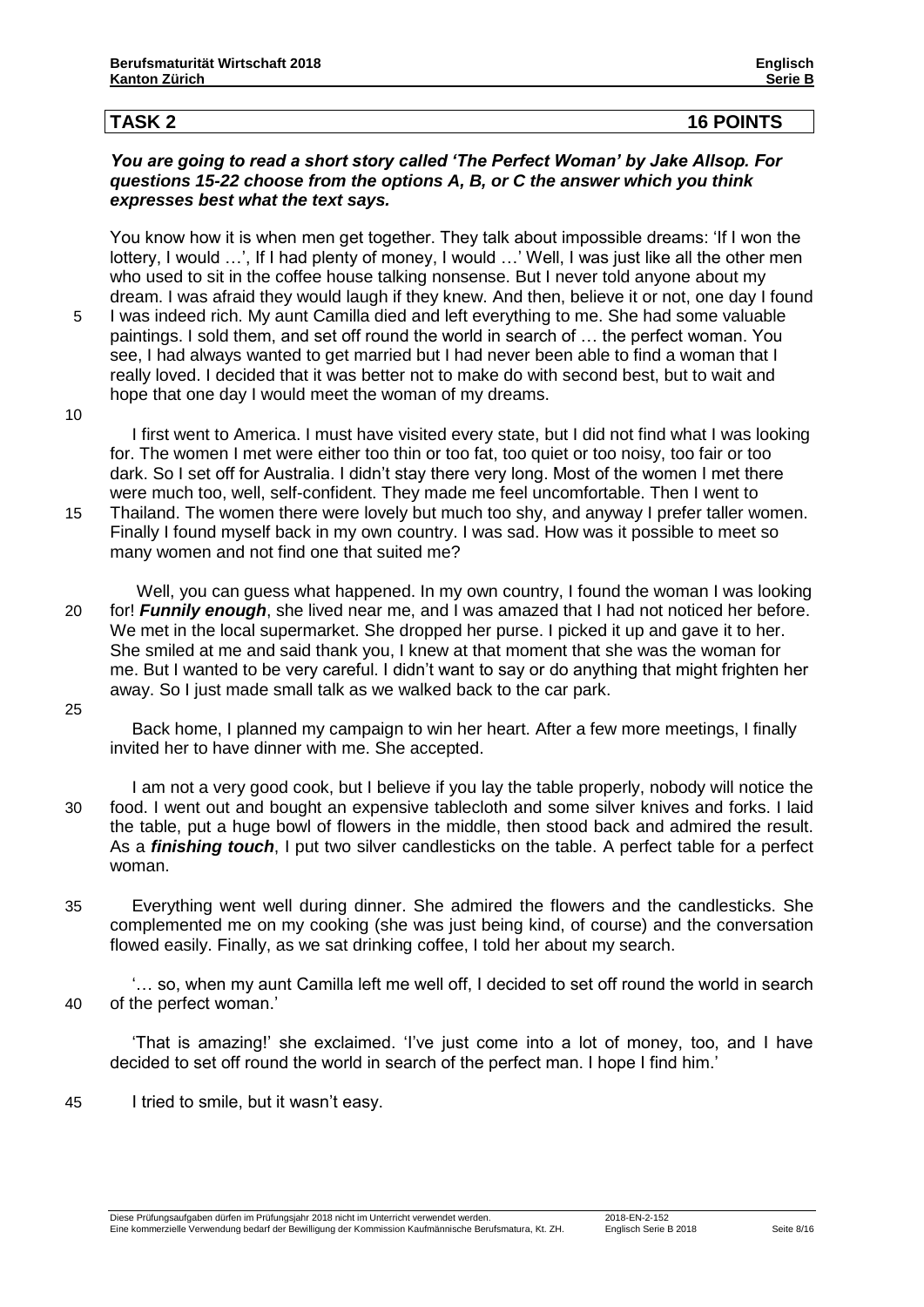|    | <b>Kanton Zürich</b>                                                                                                                                                                                                                                            | Serie B |
|----|-----------------------------------------------------------------------------------------------------------------------------------------------------------------------------------------------------------------------------------------------------------------|---------|
| 15 | The writer did not want to tell anyone about his secret dream because<br>A<br>he was scared of being ridiculed.<br>B<br>he didn't want to seem stereotypical.<br>$\mathsf{C}$<br>he was embarrassed by his thoughts.                                            | 15      |
| 16 | The writer set off in search of the perfect woman because<br>he was desperate to get married and didn't want to wait.<br>A<br>B<br>he had an unexpected windfall and now had the possibility.<br>$\mathsf{C}$<br>he had always wanted to travel the world.      | 16      |
| 17 | According to the writer, the women he met on his travels<br>A<br>were not up to his expectations.<br>B<br>made him feel too uncomfortable.<br>$\mathsf{C}$<br>each had conflicting characteristics.                                                             | 17      |
| 18 | The writer came to find just the woman he was looking for<br>A<br>in the countryside.<br>B<br>at the car park.<br>$\mathsf C$<br>quite by chance.                                                                                                               | 18      |
| 19 | The phrase <i>funnily enough</i> in line 20 implies that something<br>is surprising and unusual.<br>A<br>B<br>is very funny.<br>$\mathsf C$<br>is not funny enough.                                                                                             | 19      |
| 20 | The writer planned his campaign to win her heart by<br>A<br>inviting her to dinner and cooking her the perfect meal.<br>B<br>inviting her to dinner and setting the perfect table.<br>$\mathsf{C}$<br>inviting her to dinner and filling the room with flowers. | 20      |

|  | 21 As a finishing touch in line 32 implies that the writer was | 21 |
|--|----------------------------------------------------------------|----|
|--|----------------------------------------------------------------|----|

- A fully prepared for the evening.
- B really anticipating the evening.
- C very anxious about the evening.
- **22** The ending of the extract is rather … **22**
	- A amazing<br>B peculiar
	- B peculiar<br>C ironic
	- ironic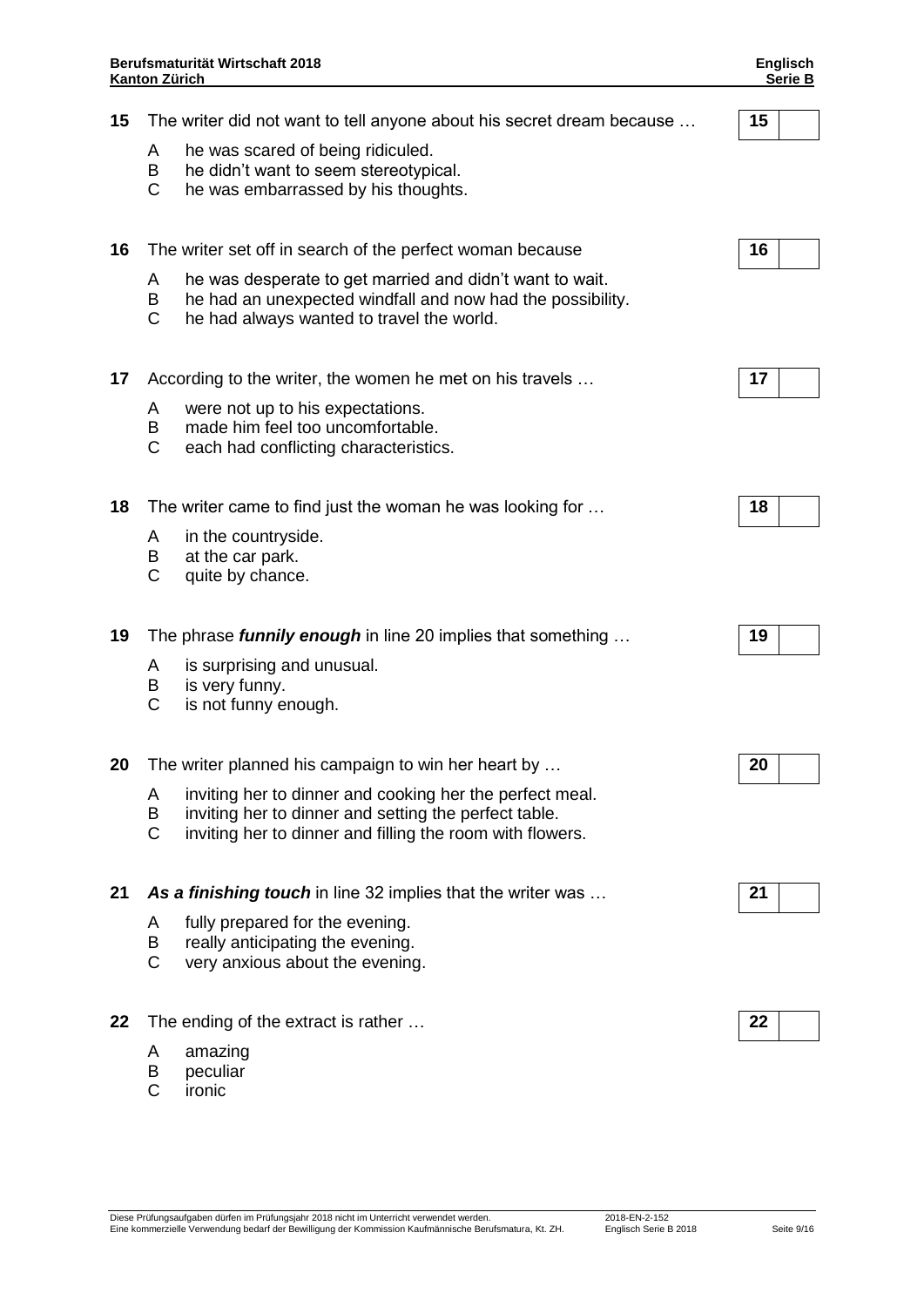# **Englisch** Serie B

## C) Grammatik

| Prüfungsdauer:      | 20 Minuten |
|---------------------|------------|
| <b>Hilfsmittel:</b> | keine      |

| Name:         | Vorname: |
|---------------|----------|
| Kand.-Nummer: | Klasse:  |

|    |                  | Mögliche<br>Punkte | Erzielte<br>Punkte |
|----|------------------|--------------------|--------------------|
| C) | <b>Grammatik</b> | 30                 |                    |

### **Nicht mit Bleistift schreiben!**

| Examinator/Examinatorin |  |
|-------------------------|--|
| Experte/Expertin        |  |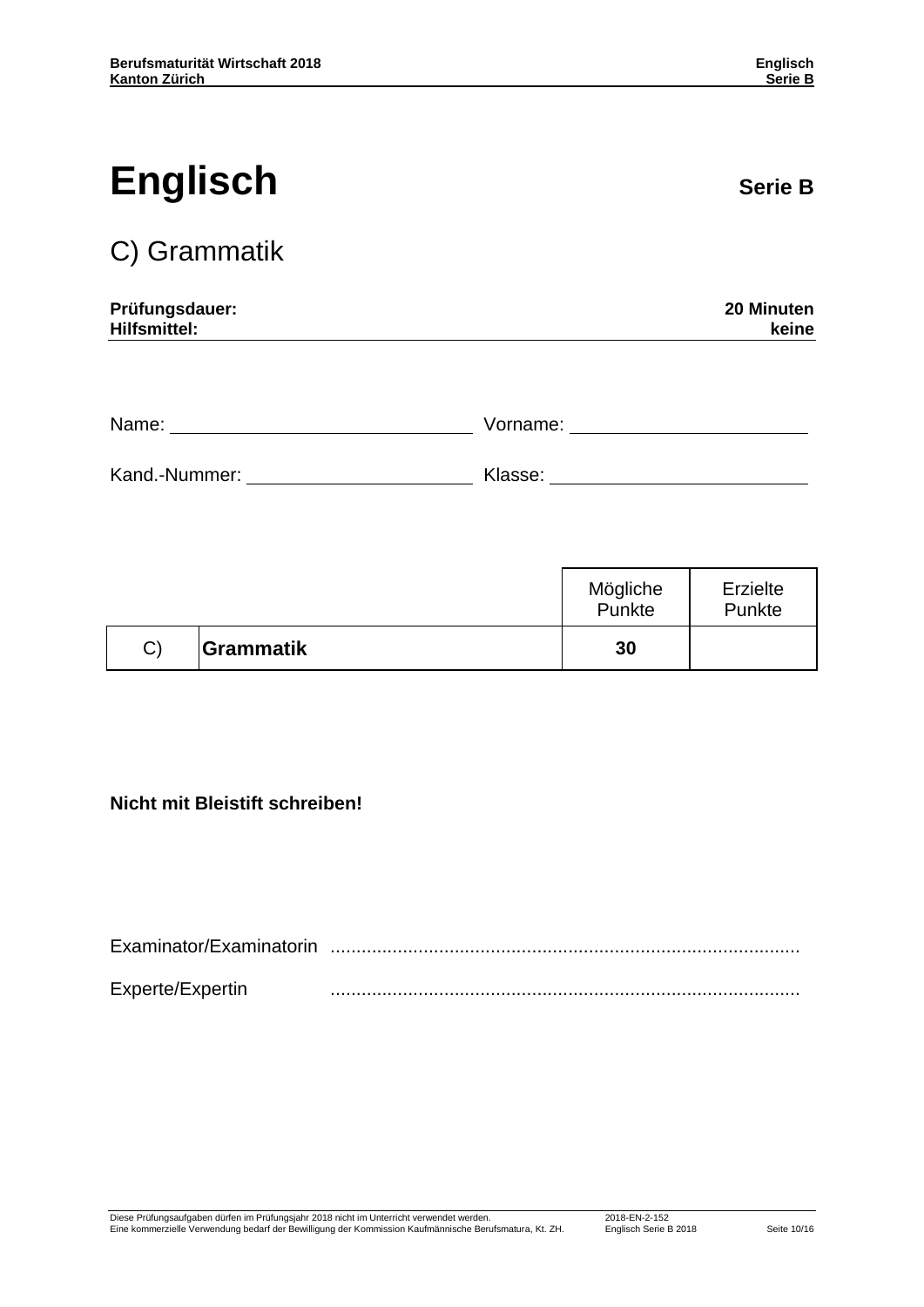### **USE OF ENGLISH**

| TASK | <b>10 POINTS</b> |
|------|------------------|
|      |                  |

### **TENSES: Read the text carefully and conjugate the verb in brackets in the most appropriate tense. Write your verb forms in the grid below.**

### **TEXT ADAPTED FROM** *PINBALL* **(BY HARUKI MURAKAMI)**

The Spanish instructor, who luckily was also an expert on pinball machines, called during lunch the week after my November holidays. My business partner **(1) (leave)** about half an hour earlier and I **(2) (eat)** some pasta, which I **(3) (boil)** for too long, when the phone **(4) (ring)**.

"I **(5) (call)** about the pinball machine which you **(6) (look)** for in the past few months. I **(7) (locate)** it."

"Where?"

"It's a bit difficult to say over the phone," he said.

"What **(8) (that / mean)?"** I asked.

"I cannot explain over the phone. I think you **(9) (not / believe)** it even once you **(10) (see)**  it."

| $\overline{1}$ .          |  |
|---------------------------|--|
| $\overline{2}$ .          |  |
| $\overline{3}$ .          |  |
| 4.                        |  |
| 5.                        |  |
| $\overline{6}$ .          |  |
| $\overline{7}$            |  |
| $\overline{\mathbf{8}}$ . |  |
| 9.                        |  |
| 10.                       |  |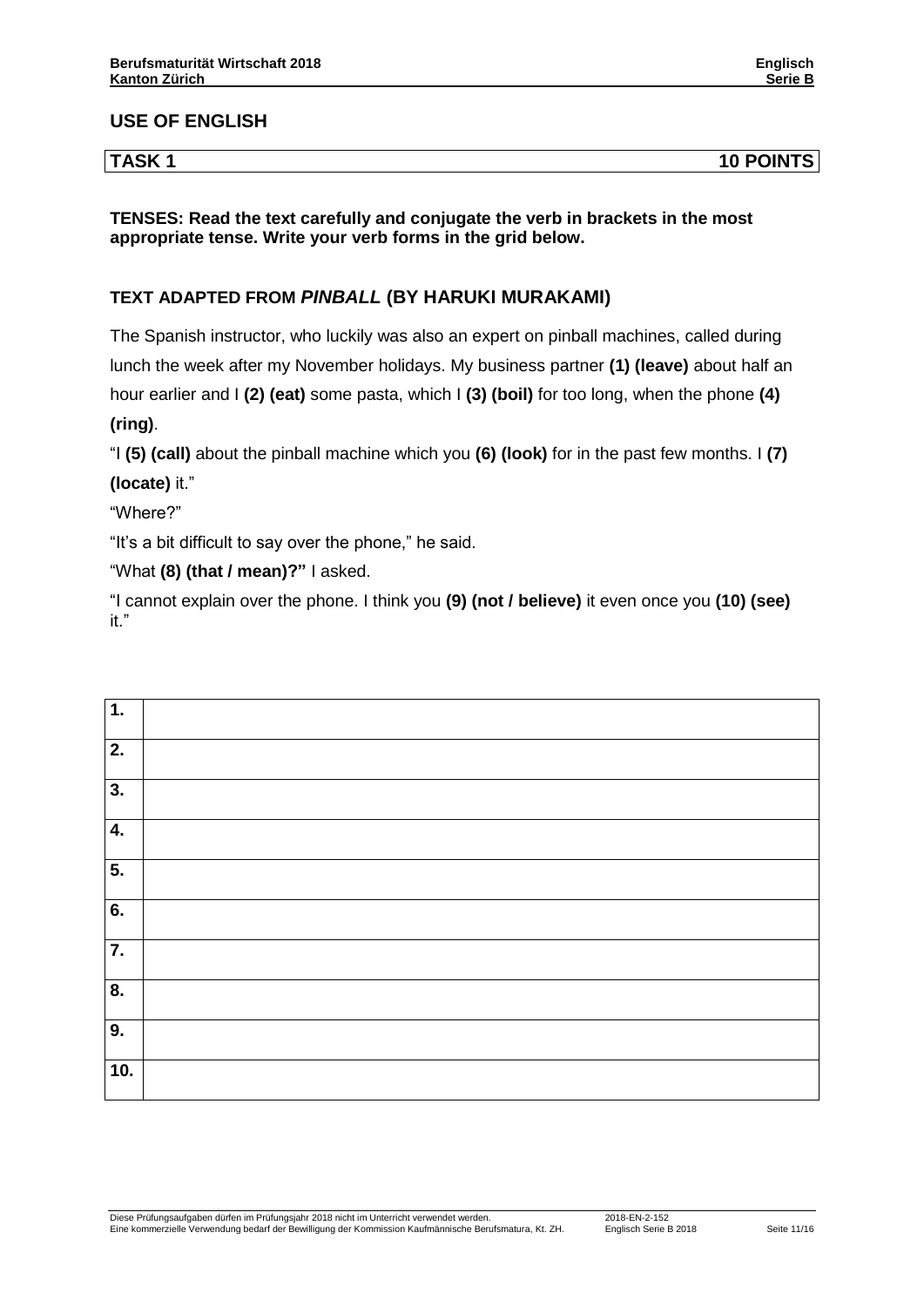## **TASK 2 12 POINTS**

For questions 1-12, complete the second sentence so that it has a similar meaning to the first sentence. You must use the word given in **bold** print. **Do not change this word.** Your answer must consist **of two to five words,** including the word given.

1) The home supporters enjoyed the game immensely even though their team lost.

|     | <b>OF</b>                                                                        |  |
|-----|----------------------------------------------------------------------------------|--|
| 2)  | I bet they were exhausted after climbing the Matterhorn!                         |  |
|     | <b>HAVE</b>                                                                      |  |
|     |                                                                                  |  |
| 3)  | When her dad was a child, the town had five restaurants, none of which are left. |  |
|     | <b>BE</b>                                                                        |  |
|     | restaurants, none of which are left.                                             |  |
| 4)  | Jessica doesn't like people telling her what to do at work.                      |  |
|     | <b>TOLD</b>                                                                      |  |
|     |                                                                                  |  |
| 5). | Some vandals vandalised our garage while we were away.                           |  |
|     | <b>HAD</b>                                                                       |  |
|     |                                                                                  |  |
| 6)  | 'I think you may recover from your cold soon,' James said.                       |  |
|     | <b>THOUGHT</b>                                                                   |  |
|     |                                                                                  |  |
|     |                                                                                  |  |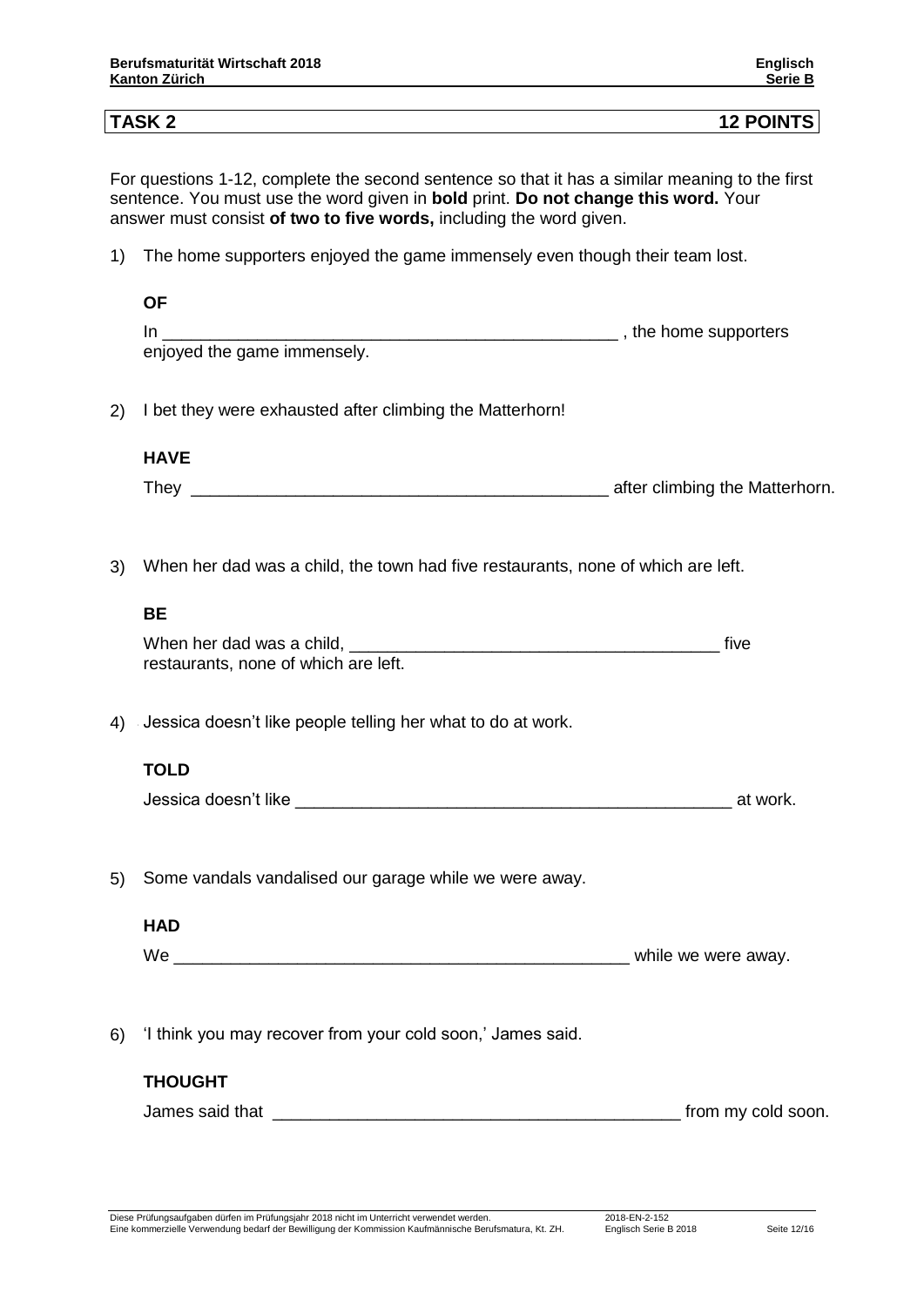7) My French exam starts at eight tomorrow morning.

### **TAKING**

| At a quarter past eight tomorrow morning |  |
|------------------------------------------|--|
| French exam.                             |  |

8) The All Blacks arrived in London a week ago and they're still there.

### **FOR**

| The All Blacks |  | one week. |
|----------------|--|-----------|
|----------------|--|-----------|

9) The critics found that his recent novel wasn't nearly as good as the earlier ones.

### **FAR**

| The critics found that his recent novel | than |
|-----------------------------------------|------|
| the earlier ones.                       |      |

10) Sending Snapchat messages around the globe is no longer unusual for us.

### **USED**

| We                | Snapchat messages |
|-------------------|-------------------|
| around the globe. |                   |

11) There is not much oil left in the lamp.

### **ONLY**

| oil left in the lamp. |
|-----------------------|
|                       |

12) I swam five miles, and then my coach told me to do fifty push-ups!

### **ALREADY**

| When my coach told me to do fifty push-ups, I |  |
|-----------------------------------------------|--|
| five miles!                                   |  |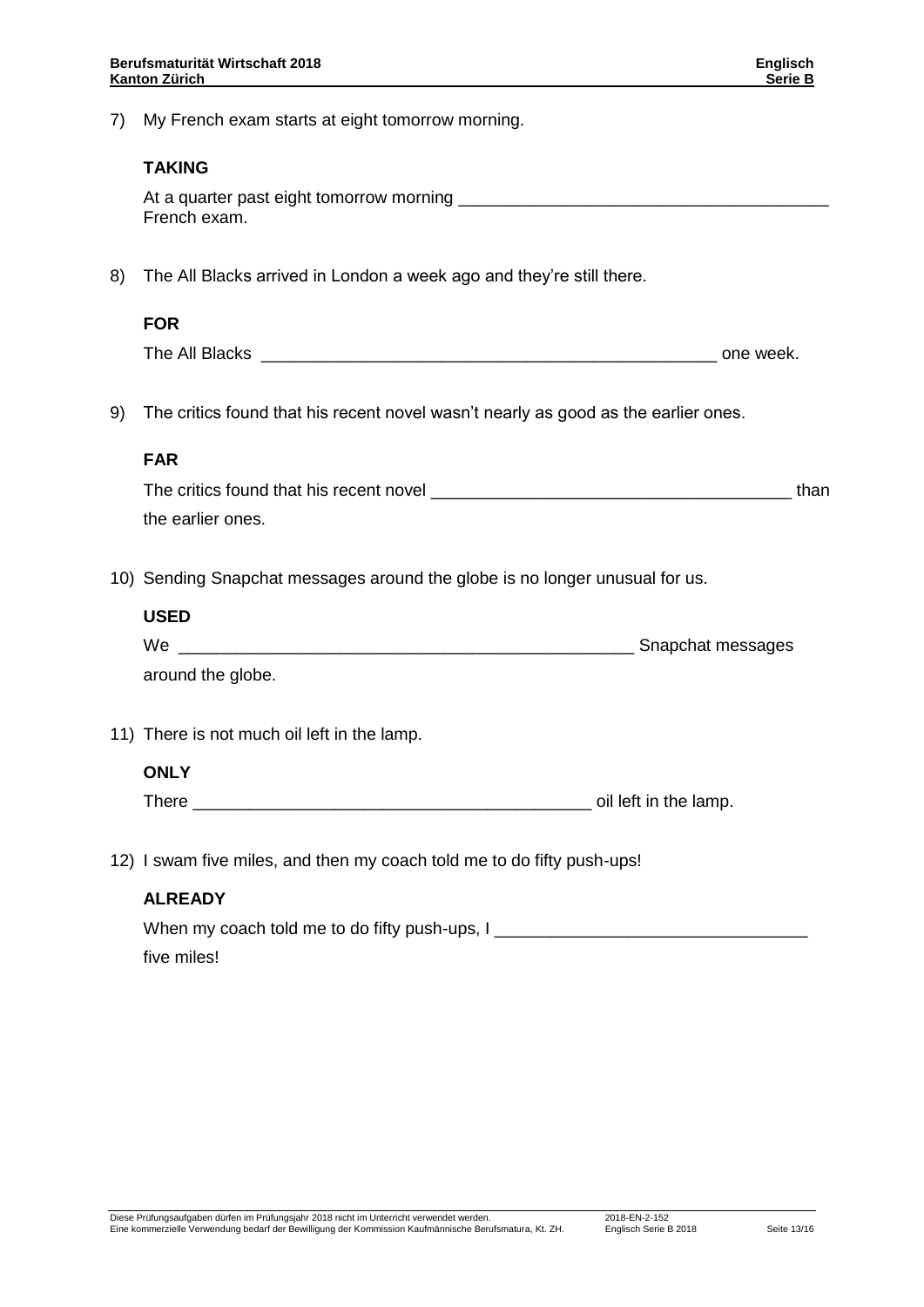Read the following text and use the word given in capitals at the end of each line to form a word that fits in the gap in the same line.

#### **THOMAS TELFORD**

Thomas Telford (1757-1834) was a Scottish civil **(1)** \_\_\_\_\_\_\_\_\_\_\_\_\_\_\_\_\_\_\_\_\_\_, architect and stonemason, and a noted road, bridge and canal builder. After establishing some roads and canals in England, he designed **(2)** \_\_\_\_\_\_\_\_\_\_\_\_\_\_\_\_\_\_\_\_\_\_ infrastructure projects in Scotland, as well as harbours and tunnels. Thomas, whose father, a shepherd, died soon after his son's birth, was raised in **(3) Conserverse At the age of fourteen he was apprenticed** to a stonemason, yet throughout his career, he remained a **(4)** \_\_\_\_\_\_\_\_\_\_\_\_\_\_\_\_\_\_\_\_ self-taught person. It was through a **(5)** \_\_\_\_\_\_\_\_\_\_\_\_\_\_\_\_\_\_\_\_\_\_\_\_\_\_\_\_\_ supporter who ensured that he became Surveyor of Public Works in Shropshire (West Midlands of England). In 1788 he was called to advise on a leaking roof at St Chad's Church in Shrewsbury and he warned that the church was about to collapse. As it did so three days later, he became well-known **(6)** \_\_\_\_\_\_\_\_\_\_\_\_\_\_\_\_\_\_\_\_\_\_\_\_\_\_\_\_\_\_\_. It was this reputation which led to his **(7)** \_\_\_\_\_\_\_\_\_\_\_\_\_\_\_\_\_\_\_\_\_\_\_\_ to manage the detailed design and construction of the Ellesmere Canal. Among other structures, this involved a spectacular aqueduct over the River Dee at a **(8)** \_\_\_\_\_\_\_\_\_\_\_\_\_\_\_\_\_\_\_\_\_\_\_\_\_\_ of 38 m above the river bed. It can still be seen today and it was designated a UNESCO World Heritage Site in 2009. **ENGINE NUMBER POOR LARGE WEALTH LOCAL APPOINT HIGH**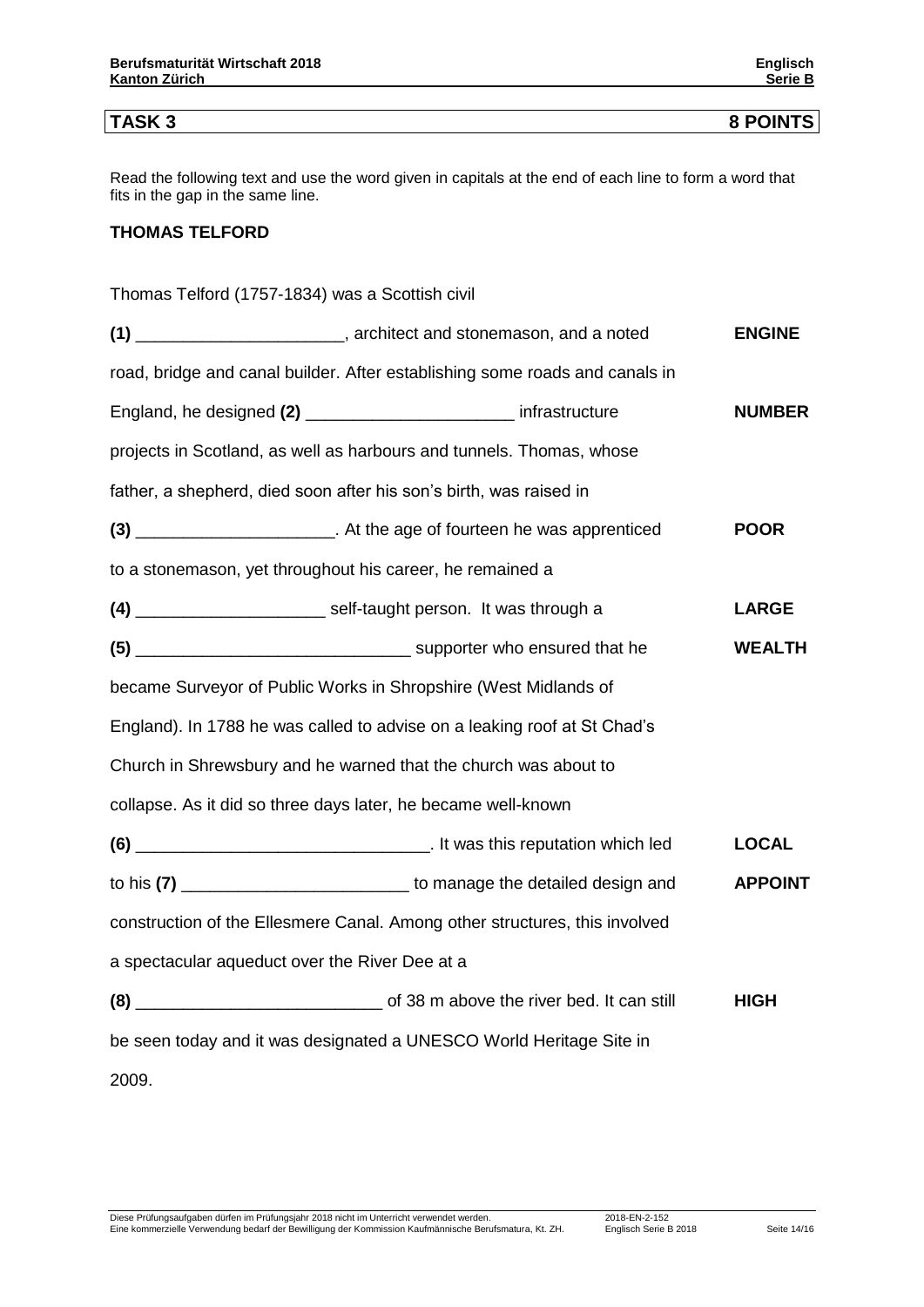| <b>Englisch</b>                       |                         | <b>Serie B</b>             |
|---------------------------------------|-------------------------|----------------------------|
| D) Textproduktion                     |                         |                            |
| Prüfungsdauer:<br><b>Hilfsmittel:</b> |                         | <b>40 Minuten</b><br>keine |
|                                       | Vorname: ______________ |                            |
| Kand.-Nummer:                         | Klasse:                 |                            |

|    |                | Mögliche<br>Punkte | Erzielte<br>Punkte |
|----|----------------|--------------------|--------------------|
| D) | Textproduktion | 40                 |                    |

### **Nicht mit Bleistift schreiben!**

Examinator/Examinatorin ........................................................................................... Experte/Expertin ...........................................................................................